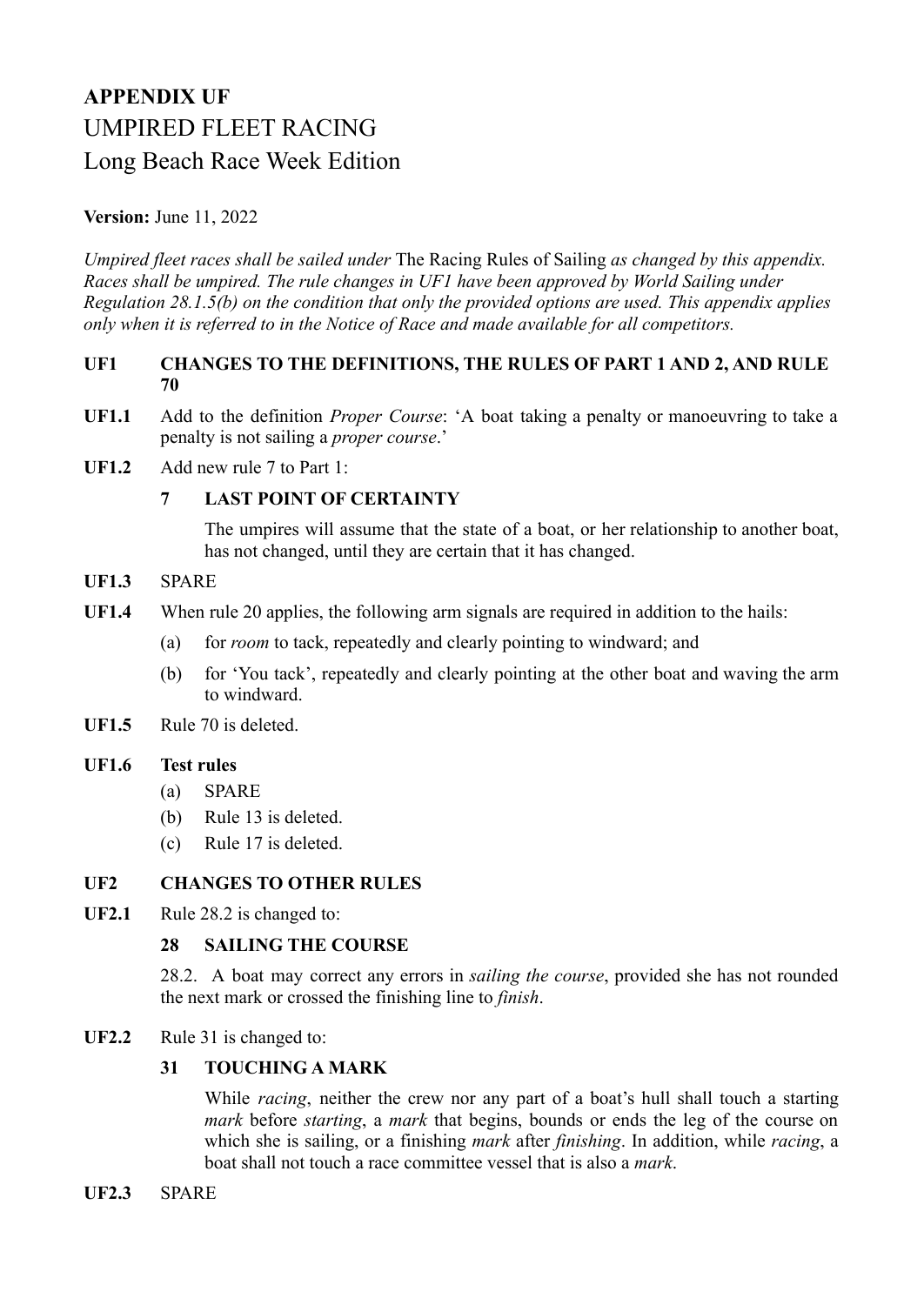## **UF3 ON WATER PROTESTS AND PENALTIES**

**UF3.1** In this appendix, 'a penalty' will mean the following:

A One-Turn Penalty taken in accordance with rule 44.2.

**UF3.2** The first sentence of rule 44.1 is changed to: 'A boat may take a penalty when, in an incident while *racing*, she may have broken one or more of the *rules* of Part 2 (except rule 14 when she has caused damage or injury), rule 31 or rule 42. However, when she may have broken a rule of Part 2 and rule 31 in the same incident, she need not take the penalty for breaking rule 31.'

## **UF3.3 On the Water Protests by Boats and Penalties**

- (a) While racing, a boat may protest another boat under a rule of Part 2 (except rule 14) or under rule 31 or rule 42; however, a boat may only protest under a rule of Part 2 for an incident in which she was involved. To do so she shall hail 'Protest' and conspicuously display a Y flag at the first reasonable opportunity for each. She shall remove the flag before, or at the first reasonable opportunity after a boat involved in the incident has taken a penalty voluntarily or after an umpire's decision.
- (b) A boat that protests as provided in rule UF3.3(a) is not entitled to a hearing. Instead, a boat involved in the incident may acknowledge breaking a rule by voluntarily taking a penalty. An umpire may penalize any boat that broke a rule and was not exonerated, unless the boat took a penalty voluntarily.

## **UF3.4 Penalties and Protests Initiated by an Umpire**

- (a) When a boat
	- (1) breaks rule 31 and does not take a penalty,
	- (2) breaks rule 42,
	- (3) gains an advantage despite taking a penalty,
	- (4) commits a breach of sportsmanship, or
	- (5) fails to comply with rule UF3.6 or to take a penalty when required to do so by an umpire,
	- (6) fails to comply with rule UF2.1 (rule 28.2), in which case an umpire shall disqualify her under rule UF3.5(c),
	- (7) fails to comply with a rule for the handling of Catalina 37 boats,

an umpire may penalize her without a protest by another boat. The umpire may impose a penalty or more, each signalled in accordance with rule UF3.5(b), or disqualify her under rule UF3.5(c), or report the incident to the protest committee for further action. If a boat is penalized under rule  $UF3.4(a)(5)$  for not taking a penalty or taking a penalty incorrectly, the original penalty is cancelled.

(b) An umpire who decides, based on his own observation or a report received from any source, that a boat may have broken a rule, other than rule UF3.6 or rule 28 or a rule listed in rule UF3.3(a), may inform the protest committee for its action under rule 60.3. However, he will not inform the protest committee of an alleged breach of rule 14 unless there is damage or injury.

# **UF3.5 Umpire Signals**

An umpire will signal a decision as follows:

- (a) A green and white flag with one long sound means 'No penalty.'
- (b) A red flag with one long sound means 'a penalty is imposed or remains outstanding.' The umpire will hail or signal to identify each such boat.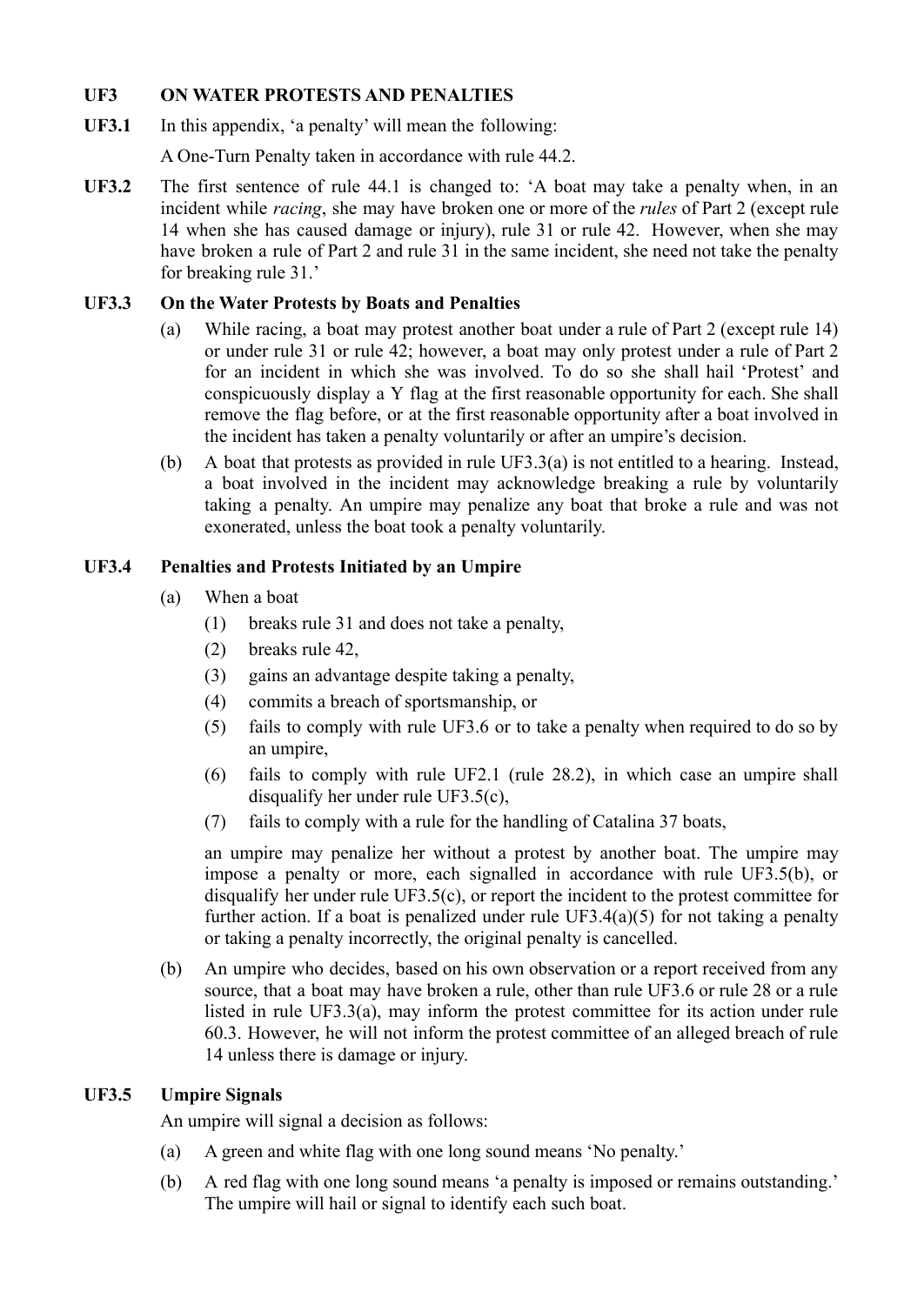(c) A black flag with one long sound means 'A boat is disqualified.' The umpire will hail or signal to identify the boat disqualified.

## **UF3.6 Imposed Penalties**

- (a) A boat penalized under rule UF3.5(b) shall take a penalty.
- (b) A boat disqualified under rule UF3.5(c) shall promptly leave the course area.

# **UF4 RACE COMMITTEE ACTIONS**

**UF4.1** After boats have finished, the race committee will inform competitors about the results over radio on the VHF channel shown in the sailing instructions for the Catalina 37 racing area.

## **UF5 PROTESTS; REQUESTS FOR REDRESS OR REOPENING; APPEALS; OTHER PROCEEDINGS**

- **UF5.1** No proceedings of any kind may be taken in relation to any action or non-action by an umpire.
- **UF5.2** SPARE
- **UF5.3** A boat intending to
	- (a) protest another boat under a rule other than rule UF3.6 or rule 28, or a rule listed in rule UF3.3(a),
	- (b) protest another boat under rule 14 if there was contact that caused damage or injury, or
	- (c) request redress

shall inform the race committee in the following way:

hail the race committee no later than two minutes after the race committee has informed competitors about the finishing results.

- **UF5.4** The time limit defined in rule UF5.3 also applies to protests under rule UF5.9, UF5.10 and UF5.11 when such protests are permitted. The protest committee shall extend the time limit if there is good reason to do so.
- UF5.5 The race committee will promptly inform the protest committee about any protests or requests for redress made under rule UF5.3.
- **UF5.6** The third sentence of rule 61.1(a) and all of rule 61.1(a)(2) are deleted.
- UF5.7 The first three sentences of rule 64.2 are changed to: 'When the protest committee decides that a boat that is a *party* to a protest hearing has broken a rule, it may impose penalties other than disqualification, and may make any other scoring arrangement it decides is equitable. If a boat has broken a *rule* when not *racing*, the protest committee shall decide whether to apply any penalty to the race sailed nearest in time to that of the incident or make some other arrangement.'

**UF5.8** Hearings

Except for a hearing under rule 69.2

- (a) Protests and requests for redress need not be in writing.
- (b) The protest committee may inform the protestee and schedule the hearing in any way it considers appropriate and may communicate this orally.
- (c) The protest committee may take evidence and conduct the hearing in any way it considers appropriate and may communicate its decision orally.